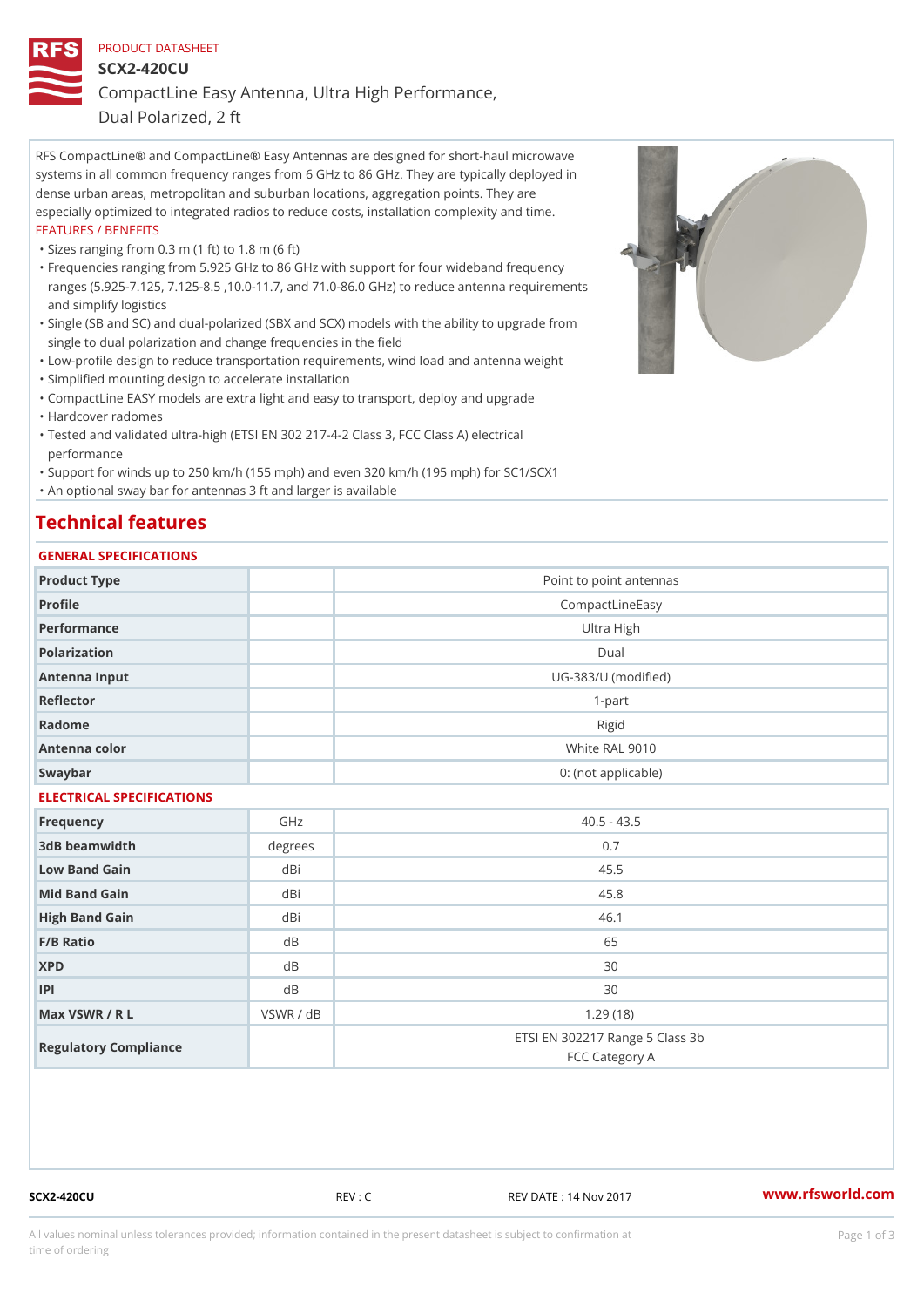# PRODUCT DATASHEET SCX2-420CU CompactLine Easy Antenna, Ultra High Performance, Dual Polarized, 2 ft

| MECHANICAL SPECIFICATIONS                          |              |              |            |                     |  |
|----------------------------------------------------|--------------|--------------|------------|---------------------|--|
| Diameter                                           |              | ft $(m)$     | 2(0.6)     |                     |  |
| Elevation Adjustment                               |              | degrees      | ± 15       |                     |  |
| Azimuth Adjustment                                 |              | degrees      | ± 15       |                     |  |
| Polarization Adjustment                            |              | degrees      | ± 5        |                     |  |
| Mounting Pipe Diameter<br>minimum                  |              | $mm$ (in)    | 48 (1.9)   |                     |  |
| Mounting Pipe Diameter<br>maximum                  |              | $mm$ (in)    | 114(4.5)   |                     |  |
| Approximate Weight                                 |              | kg (lb)      |            | 7(15.4)             |  |
| Survival Windspeed                                 |              | $km/h$ (mph) |            | 252 (155)           |  |
| Operational Windspeed                              |              | $km/h$ (mph) |            | 180 (112)           |  |
| FURTHER ACCESSORIES                                |              |              |            |                     |  |
| optional Swaybar                                   |              |              |            | 0: (not applicable) |  |
| MOUNTOUTLINE                                       |              |              |            |                     |  |
| $Dimension_A$                                      | m m<br>(in)  |              | 650 (25.6) |                     |  |
| $Dimension_B$                                      | m m<br>(i n) |              | 313 (12.3) |                     |  |
| $Dimension_C$                                      | m m<br>(in)  |              | 173(6.8)   |                     |  |
| $Dim_D - D -$<br>$51mm(2_in)Pip@in$                | m m          |              | 259 (10.2) |                     |  |
| $Dim_D - D -$<br>89mm (3.5_in) Pi(pine)            | m m          | 279.5(11)    |            |                     |  |
| $Dim_D - D -$<br>$114$ m m (4.5_ir) $R$ iip $\geq$ | m m          |              | 292 (11.5) |                     |  |
| $Dimension$ _ $E$                                  | m m<br>(in)  |              | 36(1.4)    |                     |  |
| Dimension_F                                        | m m<br>(in)  |              | 40(1.6)    |                     |  |

Outline\_2ft\_CompactLineEasy \_DeepRedesi

SCX2-420CU REV : C REV EXEV DATE : 14 Nov 2017 WWW.rfsworld.com